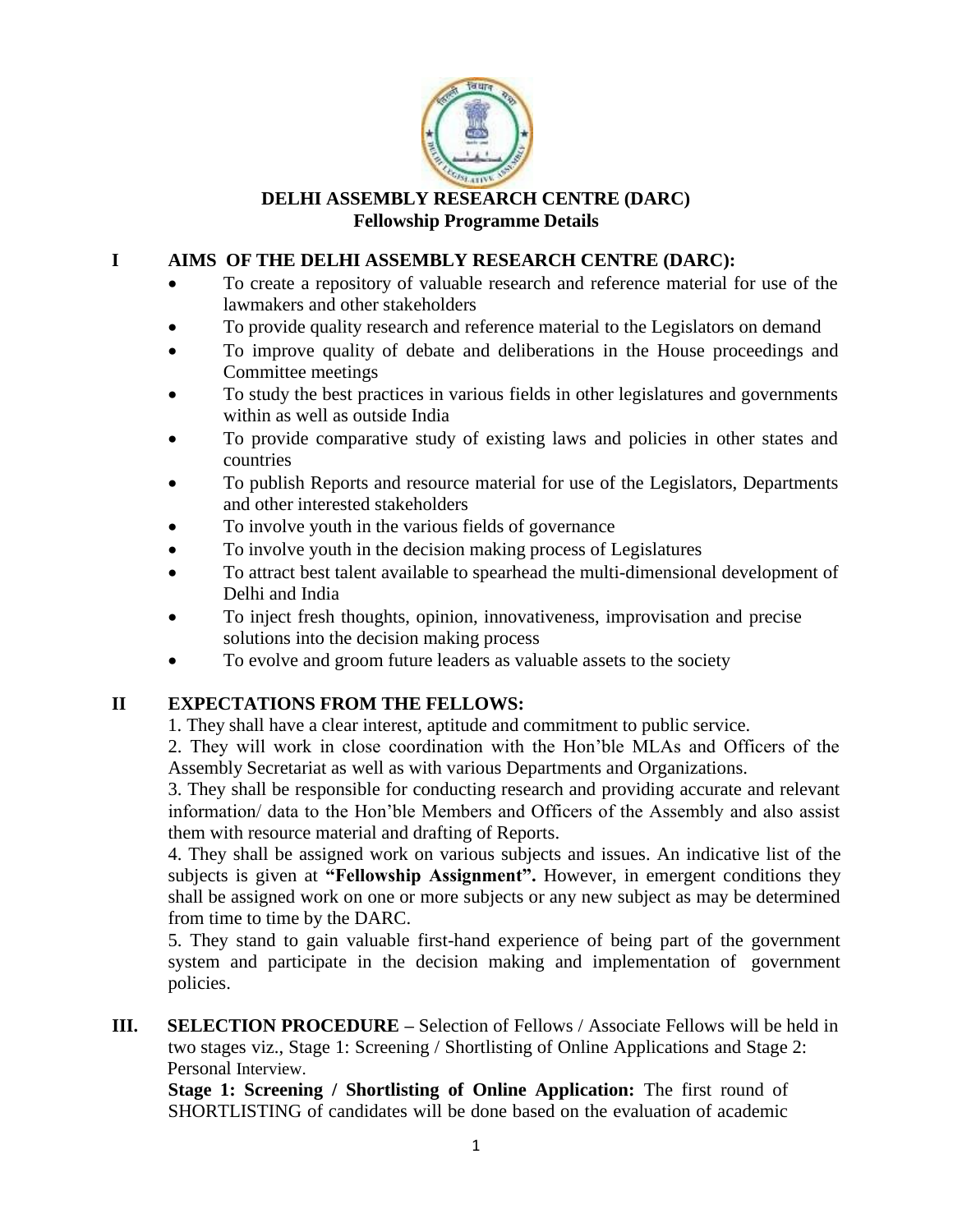performance, professional qualifications, credibility of the institution, motivation for the Fellowship programme and their response to personal statement (in the form of essay), total year and relevance of work experience.

Only short-listed candidates will be contacted for the interview round.

- Essay should be minimum 250 words and maximum 300 words only.
- Resume to be attached with the application should not exceed 2 pages.

• Portion of Resume/Essay exceeding the above word/page limit will not be evaluated. **Stage 2: Personal Interview:** The final round will consist of a face-to-face interview with a panel comprising experts from academia and civil society and officers. Candidates will be interviewed either in-person in Delhi (preferred) or through video conferencing.

# **IV. APPLICATION DEADLINES / TIMELINES**

The last date for submission of the application is 08.01.2022, 11:59 PM IST. Late applications will not be accepted or reviewed. The date of announcement of First Shortlist / Interviews / Announcement of Final List shall be published in due course. You are advised to visit our site regularly.

# **V. ELIGIBILITY CRITERIA:**

**a. Age:** Between 21 and 35 years of age as on 01.01.2022 (i.e should be born on or after 01.01.1987 and on or before 31.12.2001)

**NOTE: Fellows/Associate Fellow/Associate Fellows (Media) who are presently working or have worked in the past under DARC Fellowship Programme shall not be eligible to apply for the aforesaid Programme.** 

## **b. Education Qualification for Fellows:**

- Doctorate/Ph.D with one year full time experience. **OR**
- Post Graduate with minimum 50 % of marks (or equivalent CGPA) with minimum 02 (two) years full time work experience. (Professionals such as MBBS, LLB etc., with minimum 5 year course of study after  $12<sup>th</sup>$  Class will be considered as Post Graduates). **OR**
- Professionals like Chartered Accountants, Architects, Company Secretaries etc,. who are registered with their respective professional bodies shall be eligible for Fellowship if they have minimum of 02 (two) years of post-registration work experience.
- Graduate with minimum 50 % of marks (or equivalent CGPA) with minimum 04(four) years full time work experience.

## **c. Education Qualification for Associate Fellows:**

- Post Graduate with minimum 50 % of marks (or equivalent CGPA). (Professionals such as MBBS, LLB etc., with minimum 05 (five) years course of study after  $12<sup>th</sup>$ Class will be considered as Post Graduates). **OR**
- Professionals like Chartered Accountants, Architects, Company Secretaries etc, who are registered with their respective professional bodies.
- Graduate with minimum 50 % of marks (or equivalent CGPA) with minimum one year of full time work experience.

## **d. Education Qualification for Associate Fellows (Media):**

- Post Graduate Degree or Diploma in Mass Communication or Journalism with minimum 50 % of marks. **OR**
- Graduate in Mass Communication or Journalism with minimum 50 % of marks (or equivalent CGPA) with minimum one year of full time work experience.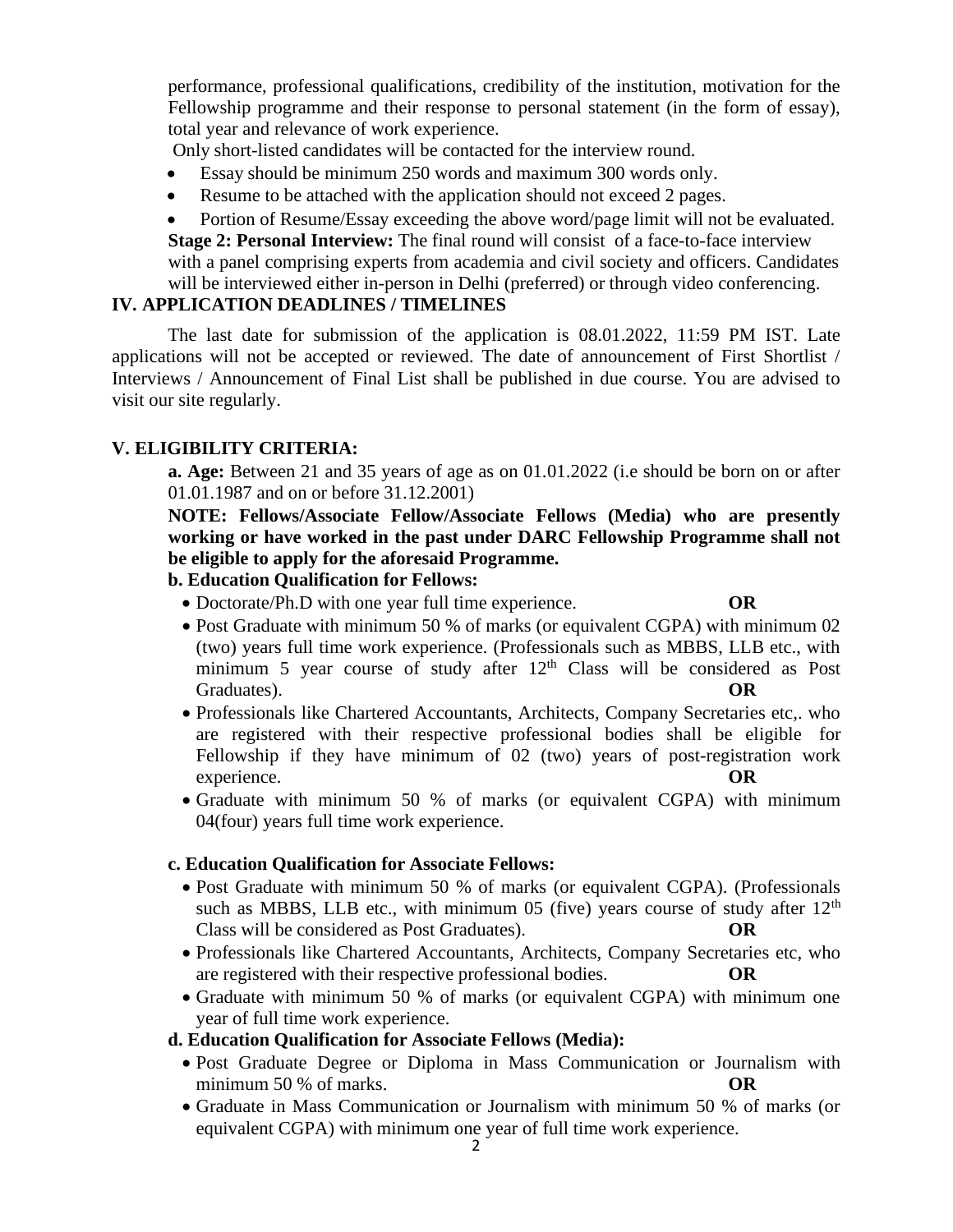## **e. Desirable Qualification:**

- Work/Research experience in related fields
- Leadership role in school/college/workplace
- Excellence in extracurricular activities like art, culture and sports
- Track record of public service
- Good oral and written communication skills
- Good computer skills

**Note: Candidates have to clearly mention whether the work experience is full time paid work or voluntary work along with the dates. They have to furnish the original experience certificates at the time of interview. Self employed candidates will have to submit their Income Tax Returns as proof of their experience.**

**f. Character and antecedents:** Candidates convicted or with pending criminal cases shall not be considered and Candidates are required to submit an undertaking to this effect. The Delhi Assembly shall be sending the particulars of the selected candidates to the Police authorities for verification.

**Candidature of applicants who have furnished false information on any of the above requirements shall be summarily cancelled besides legal proceedings and recovery of expenditure already incurred on the candidate including litigation expenses.**

**VI. ABOUT THE PROGRAMME:** The Fellowship / Associate Fellowship Programme to assist the Delhi Assembly Research Centre is a full time programme. The important features of the programme are:

**1. Number of Seats:** 11 Fellows, 20 Associate Fellows and 07 Associate Fellows (Media) are proposed to be engaged for a period of one year initially. Actual requirement may vary/increase.

**2. Tenure:** A maximum tenure of two years, initially one year and extendable for the next year based on the performance of the individual, and subject to mutual agreement, will be allowed to the deserving Fellows/ Associate Fellows.

**3. Induction:** Selected Fellows / Associate Fellows will undergo a structured induction programme over the first two weeks where they will get inputs on Government Structure, its functioning, effective communication, leadership, conflict resolution, working with communities, basics of monitoring and evaluation, legislative processes, committee system etc, constituency development fund, etc. Lectures will be delivered by subject experts and experienced personnel in various fields.

**4. Fellowship Assignment:** Fellows and Associate Fellows will be selected from various range of academic and professional disciplines and assigned work on the following subjects:

- 1. Art, Culture, Sports and Tourism
- 2. Education & Skill development
- 3. Environment
- 4. Finance and Taxation
- 5. Health Sector
- 6. Human Resources and Reforms in Government Departments
- 7. Information Technology
- 8. Law and Public Safety

### **Fellows Associate Fellows**

1. For constituency related works

2. Associate Fellows to assist the Assembly Secretariat in Legislation work, Committee work and Information Technology.

3. Associate Fellows (Media) to assist in subjects related to Media, Advertisement, and Public Relations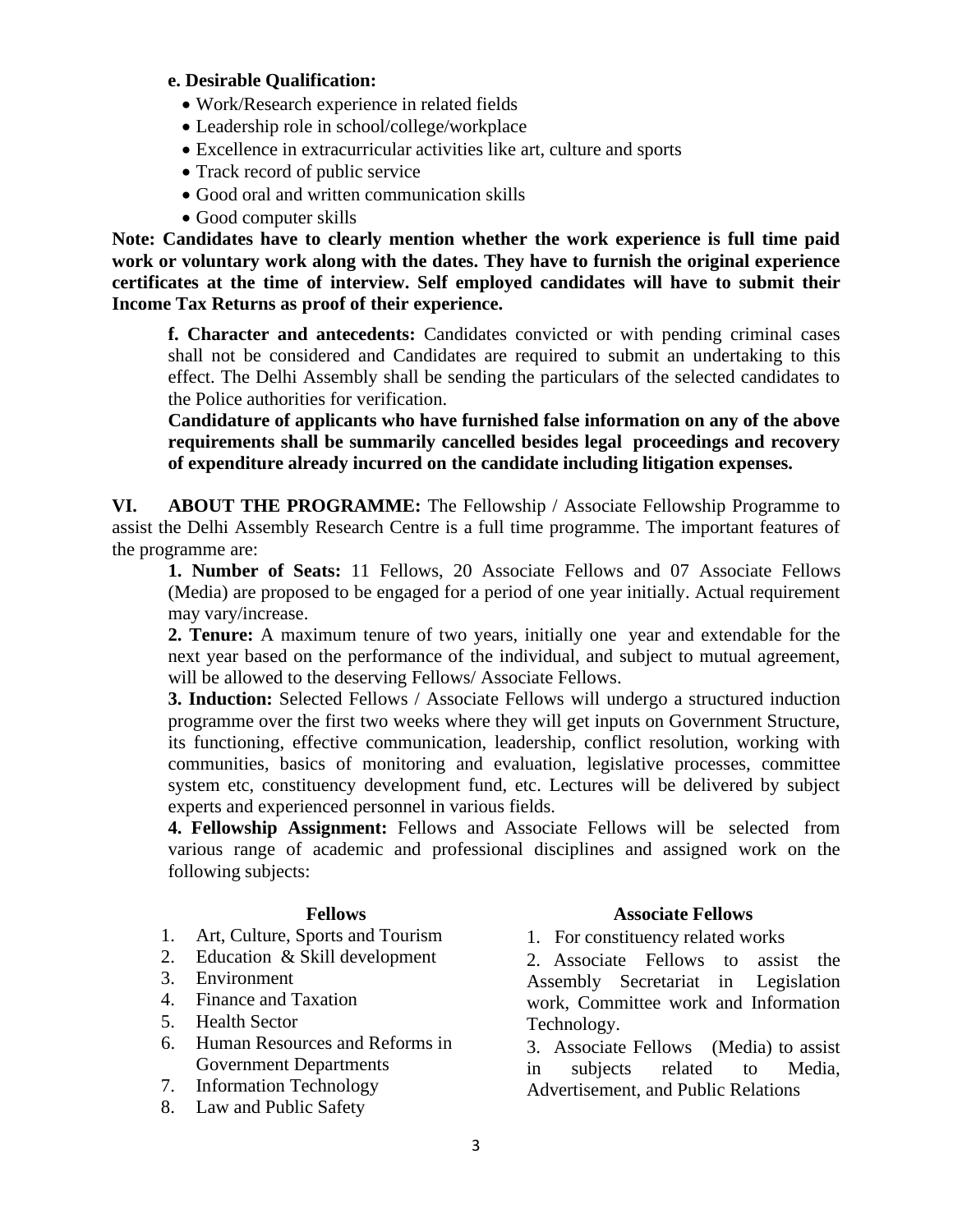- 9. Legislative Practices
- 10. Municipal functions and Local Bodies
- 11. Power and Water Sector reforms
- 12. Social Welfare measures and Women Empowerment
- 13. Trade, Commerce and Industries and Agriculture Reforms
- 14. Transport and Traffic management
- 15. Urban Planning and Public works
- 16. Constituency Related Works

**5. Role of Fellows:** The length of the fellowship allows Delhi Assembly to allocate a variety of roles to the Fellows/Associate Fellows such as due-diligence, background preparation to launch an ambitious reform, project management to fast-track implementation of priority projects, providing first-hand feedback to Hon'ble Members on progress of key programmes, strengthen concurrent monitoring & evaluation in key programmes etc. The general role and responsibilities of the Fellows/Associate Fellows are indicated in **Annexure- I**.

**6. Allocation of Project / Programme/ Scheme:** Depending upon the basic qualification i.e. field of Graduation / Post-Graduation/PhD and the related work/research experience, the candidate will be allotted the project/programme/scheme on any subject as mentioned above. However in emergent conditions, besides these subjects, Fellows/ Associate Fellows may also be assigned additional tasks on any other issues on which study is to be conducted.

**7. Reporting Structure:** All Fellows/ Associate Fellows will work directly under the supervision of the Advisor to the Hon'ble Speaker / Hon'ble Members/ Chairpersons of House Committees/ Officers of Delhi Assembly, depending on the tasks entrusted to them.

**8. Performance Review:** A performance review will be conducted at the end of one year (on prescribed format- **Annexure -II**), after which the fellowship may be extended for one more year.

**9. Certificate:** Fellows/ Associate Fellows who successfully complete the programs will receive a Certificate signed by the Hon'ble Speaker, Delhi Assembly for his/ her duration of engagement.

**10. Programme Mentor:** Hon'ble Speaker, Advisor to the Hon'ble Speaker and the Secretary (Delhi Assembly) will act as Programme Mentor of the Fellows/ Associate Fellows depending on the tasks assigned to them.

**11. Feedback and Performance Appraisal:** The Fellow/ Associate Fellow will interact with the Advisor to the Hon'ble Speaker, Hon'ble Members, Chairpersons of House Committees, Secretary (Delhi Assembly) and give written feedback to them every month with a copy endorsed to the Hon'ble Speaker's Office. Performance of the Fellow/ Associate Fellow will be assessed by the Advisor to the Hon'ble Speaker/ Secretary (Delhi Assembly) annually as per format in Annexure-II

**12. Grievance Redressal:** It is expected that the Fellows will share their issues and concerns with the Advisor to the Hon'ble Speaker/ Secretary (Delhi Assembly) in case of any grievance that cannot be handled by the person to whom they are reporting. In the event of the Fellow / Associate Fellow not being satisfied on the action taken on his grievance they can approach the Office of the Hon'ble Speaker.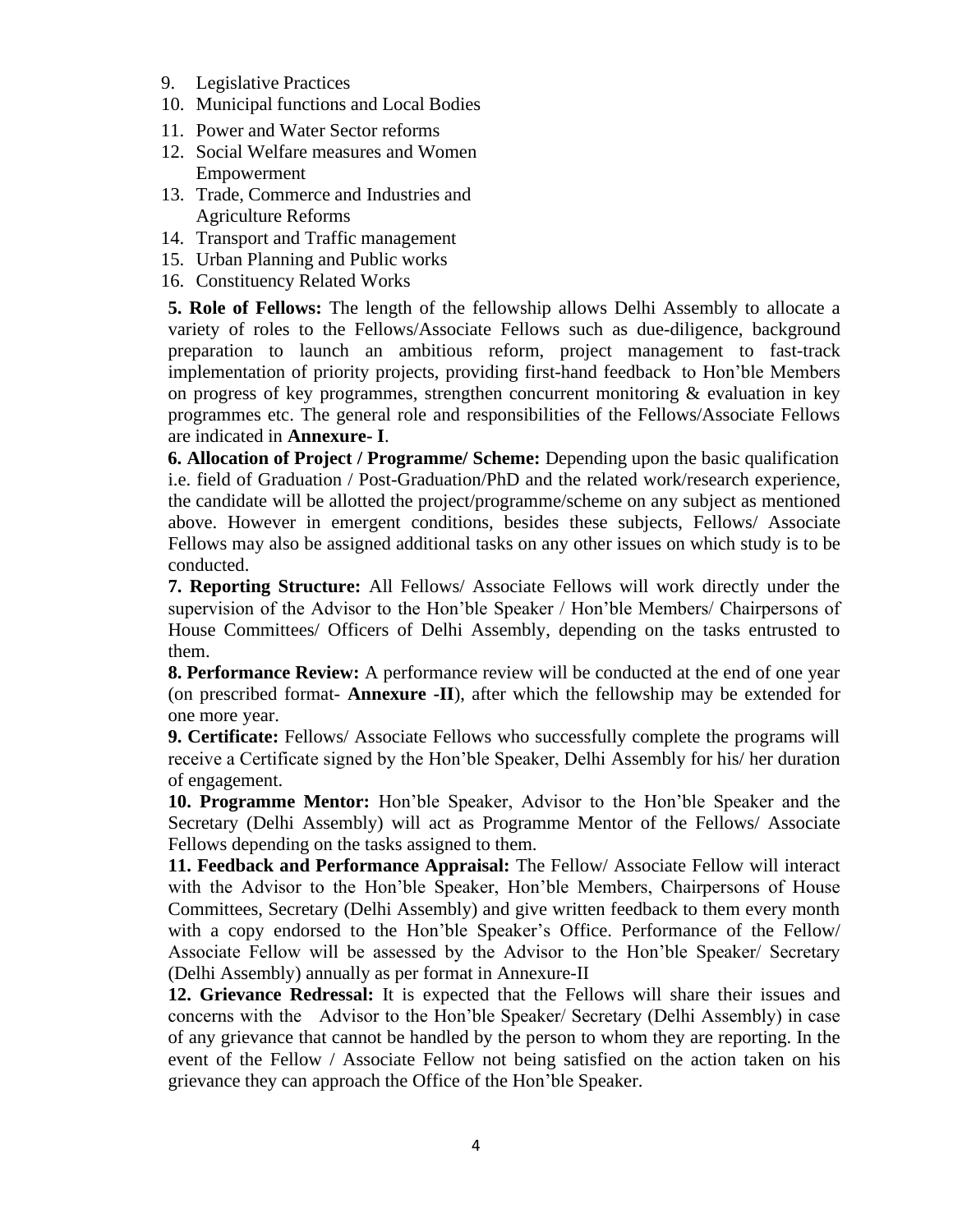# **13. Termination and Notice Period: The Fellows/ Associate Fellows shall be terminated on the following grounds:**

The Fellows/Associate Fellows will be on probation for the first three months, and only after successful completion of activities in the probation period, the Fellows/Associate Fellows will be allowed to continue for the full length of the programme, else the fellowship will be terminated. An annual performance appraisal will be conducted at the end of the first year of the programme, and only if the performance is satisfactory, the Fellows/Associate Fellows will be allowed to continue into the second year of the Programme.

a) On the failure of joining the programme within the prescribed time or unauthorised absence of five continuous working days.

b) If at any later stage, it is known that the candidate has secured the Fellowship/ Associate Fellowship by misrepresenting or suppressing of any fact.

c) If found to be responsible for any act of indiscipline or misconduct or of moral turpitude.

d) One month prior notice by the Fellow/Associate Fellow for premature termination of his deployment

e) In case of failure to give notice, the candidate will be liable to refund one month's stipend paid to him.

## **14. Stipend and Facilities:**

Consolidated Stipend of Rs.1,00,000/- p.m. (Rupees One Lakh Only) to Fellows and Rs.60,000/- p.m. (Rupees Sixty Thousand Only) to Associate Fellows shall be paid by the Delhi Assembly. No separate allowance shall be paid for their day to day expenses, conveyance expenses etc.

The Fellows / Associate Fellows shall be provided office space with computer facility in the Delhi Assembly and stationery for official work. They shall also be allowed access to the Delhi Assembly Library.

The Fellows / Associate Fellows shall be allowed to avail one day leave (with prior permission) in a calendar month besides national holidays and Saturday/ Sundays. In the event of urgent and emergent situations, the leave/ holidays can be cancelled.

**VII. COPYRIGHT:** The Delhi Assembly shall have the copyright to all research papers/ reports/ publications prepared and/ or published by the Delhi Assembly Research Centre and the Fellows / Associate Fellows. Further, no information or data collected / prepared by the Fellows/ Associate Fellows shall be shared with outside agencies without the prior approval / permission of the Secretary (Delhi Assembly).

**VIII. DECISION OF HON'BLE SPEAKER TO BE FINAL:** The decision of the Hon'ble Speaker, Delhi Assembly shall be final in all matters relating to the Delhi Assembly Research Centre and the Fellowship/ Associate Fellowship programme.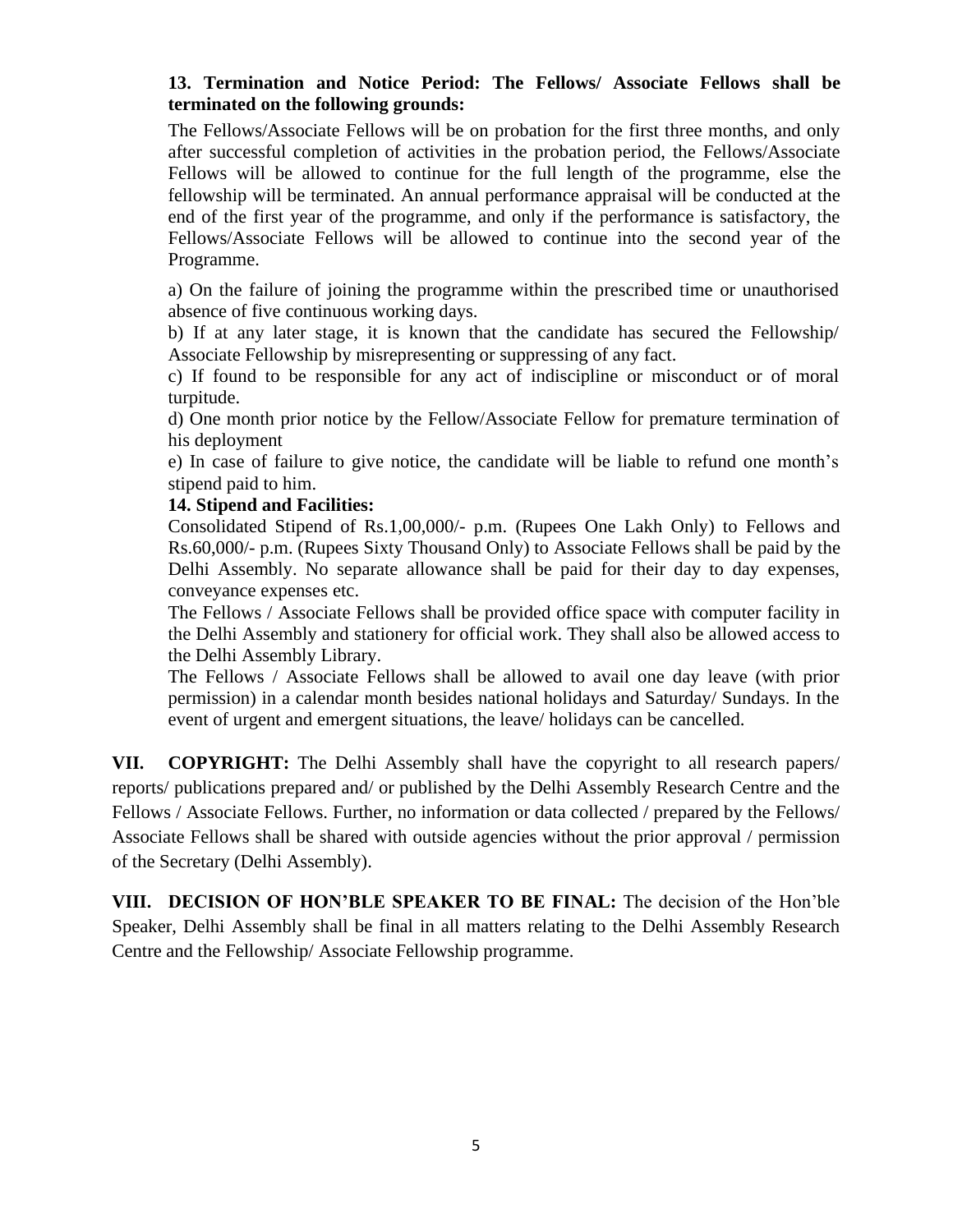#### **ROLES, RESPONSIBILITIES AND EXPECTATIONS FROM FELLOWS / ASSOCIATE FELLOWS**

The Fellows/Associate Fellows shall be responsible for conducting research and providing accurate and relevant information/ data to the Hon'ble Members and Officers of the Assembly and also assist them with research material and preparation of Reports. More specifically, they will be required to perform any/all of the following function(s) for the DARC / Hon'ble Members:

1. Conduct Comparative, Strategical, Technological and Socio-Economic analysis of his allocated Project/ Programme/ Scheme and contribute in ascertaining the felt needs of the people.

2. Visit concerned locations of the programmes/research to see for themselves the local conditions, progress and the impact (or deficit) of governmental interventions.

3. Diagnostic study covering gap analysis, capacity building needs, HR issues, resource envelopes etc.

4. Undertake assessment of development deficit for use in Project/Programme/ Scheme Planning.

5. Understand local dynamics and local problems and issues related to implementation Project/ Programme / Scheme

6. Help the DARC / Member concerned in Project/Programme/ Scheme preparation

7. Facilitating grievance redressal mechanism in his allocated field.

8. Interact with organizations/NGOs involved in issues like awareness generation on entitlements like Food Security Act, Employment Guarantee Act, RTE etc.

9. Suggest measures to promote the agenda of inclusive development especially for vulnerable sections like poor, women, children, dalits, minorities, etc., through different community organizations

10. Suggest measures to help community and administration in objective selection of beneficiaries under various programs and eliminating the possibilities of duplicate/fake/unauthorized beneficiaries etc.

11. Suggest measures to promote community based monitoring tools like Social Audit, surveys etc.

12. Undertake action-research to discover more appropriate ways of doing things at various level of Administration/Assembly.

13. Design and recommend innovative projects. Fellows /Associate Fellows may undertake innovative projects to translate some of their innovative ideas into ground action that have direct implication on the lives of the poor.

14. Study the prevailing practice and procedure in Legislatures world-wide and suggest improvements for quality deliberations in Assembly and Committee proceedings

15. Any Other department/project/programme/scheme specific functions that may be assigned from time to time.